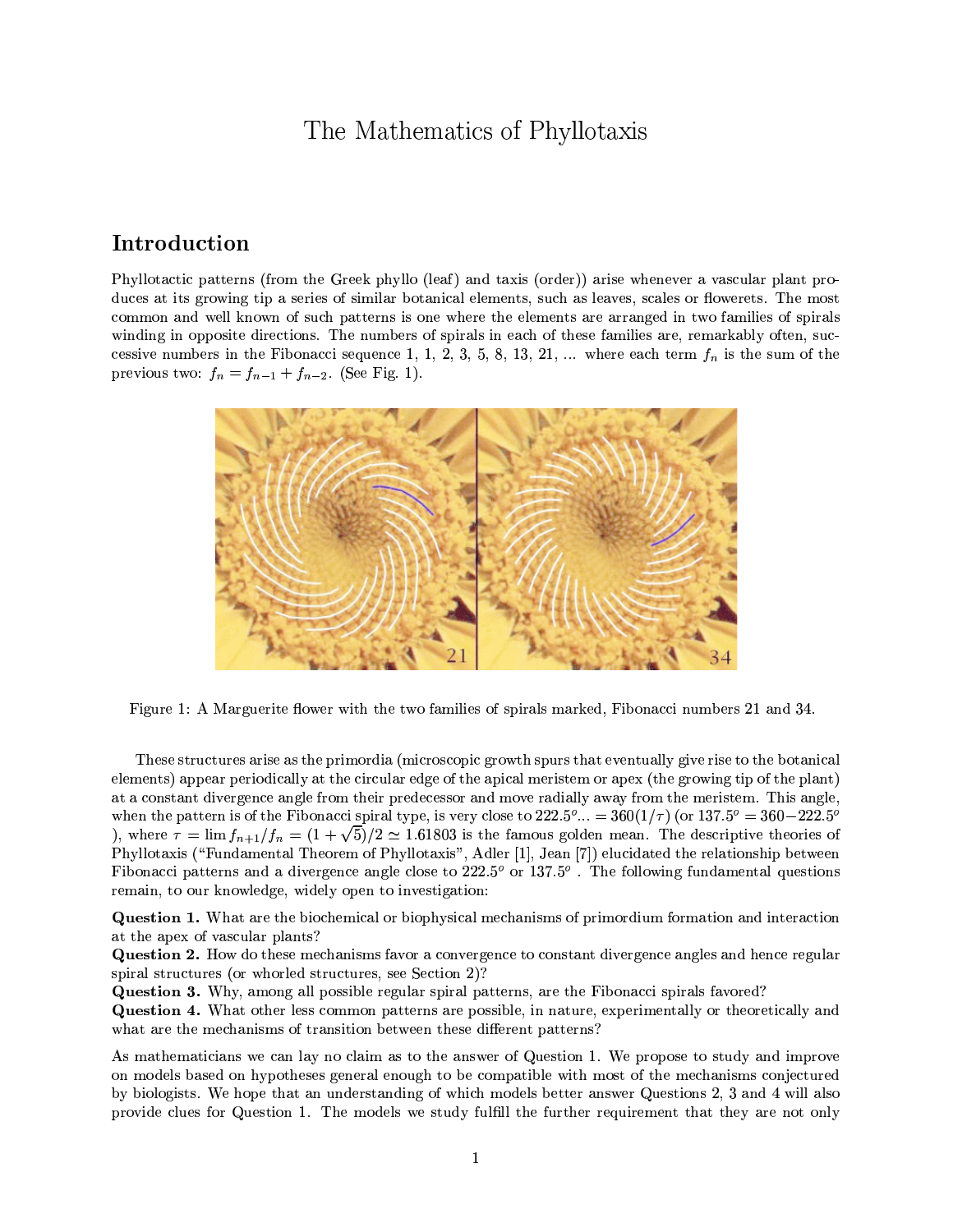numerically, but mathematically tractable as well, and provide at least partial answers to Questions 2, 3, and 4.

In the difficult task of choosing (or creating) a model of Phyllotaxis, one is faced with conflicting criteria. A large part of the literature offers geometric studies of models with no time evolution, involving only spiral patterns (Levitov [11], Adler [1]). The global mathematical analysis of these models is compelling. Unfortunately, they cannot explain the convergence to (and hence the stability of) regular spirals patterns from general initial conditions. The obviously dynamical aspect of plant growth compels one to choose time evolution, Partial Differential Equations models of the type pioneered by Turing (reaction diffusion) or Green et al. (buckling). There are several problems with this choice: the actual biochemical or biophysical mechanisms of primordia formation and interaction is still subject to debate, and hence the actual P.D.E.'s proposed may not be the ones relevant to biology. Moreover, the phase space of time evolution P.D.E.'s is infinite dimensional, and does not lend itself easily to a rigorous, global analysis of the system. In light of this, we chose to study the iterative models of the French physicists Douady and Couder [3], [4] (see also the systems proposed by Schwabe [13], Koch, Bernasconi and Rothen [8]) seem like a good compromise: they are simple enough to be cast in finite dimensional, discrete dynamical systems, yet they are compatible with most of the biological mechanisms proposed nowadays. Finally, they offer a bridge to the geometric models, whose beautiful mathematics can be brought to bear. As researchers in Dynamical systems, who have worked in a variety of setting (discrete, continuous, variational), we feel well suited for the task of analyzing these models and providing bridges between them and other models. The relative simplicity of the systems and of our analysis should make their feature accessible to biologists, and thus enhance their applicability.

Douady and Couder proposed two types of models. The first type, based on hypotheses proposed by Hofmeister in 1868, assumes that primordia form at constant intervals of time. We will call it the "Time Periodic model". The second type of model, based on the work of M, and R. Snow (1935) replaces the time periodicity hypothesis by the assumption that primordia appear when and where there is enough space. This model, that we call here "Threshold model" also gives rise to the spiral patterns exhibited by the Time Periodic model, as well as to whorled patterns (see Section Threshold).

Until now, we have concentrated on a study of the Time Periodic model of Douady and Couder. In this context we have obtained significant results about Questions 2, 3, 4 above. In the following section, we present these results, obtained while one of the PI's, Chris Golé, was supported by an NSF grant  $(\# 9796309)$ . We outline the work that remains to be done in the analysis of this model, as well as its relevance to botany. In Section 2, we present a plan of work on the Threshold model, including its relationship with the Time Periodic model. In Section 3 we propose different ways to refine the models, making them more realistic while keeping them accessible to analysis. In Section 4, we present our already extensive collection of interactive java applets, available from our web site as well as our plan to develop a fully integrated web site where people around the globe will be able to use the models and explore their underlying structures.

#### The Time Periodic Model  $\mathbf{1}$

Douady and Couder based their model on the following assumptions:

- 1. The apex has a circular symmetry (i.e. it is a disk, cone, cylinder, or paraboloid).
- 2. The primordia are formed on the boundary of the apex and move radially away from the center at a speed that is only function of their distance to the center.
- 3. New primordia are formed at periodic time intervals (the plastochrone  $T$ ).
- 4. The incipient primordium forms in the largest available space left by the previous ones.
- 5. Outside a certain perimeter, the primordia do not change their angular positions.

From these premises, Douady and Couder performed two kinds of experiments: one is a purely physical system involving drops of ferrofluids in a magnetic field, repelling one another. The other experiment is an iterative numerical model which can be seen as a simulation of the physical system. Both exhibit all the spiral structures encountered in nature. For an implementation of this numerical scheme, click on Dynamical Model in our web site www.math.smith.edu/~phyllo/phyllo.html

We took the numerical iteration scheme as the basis of our study. We put it in a Dynamical Systems framework in which spiral patterns appear as fixed points. It is worth noting here that, although Douady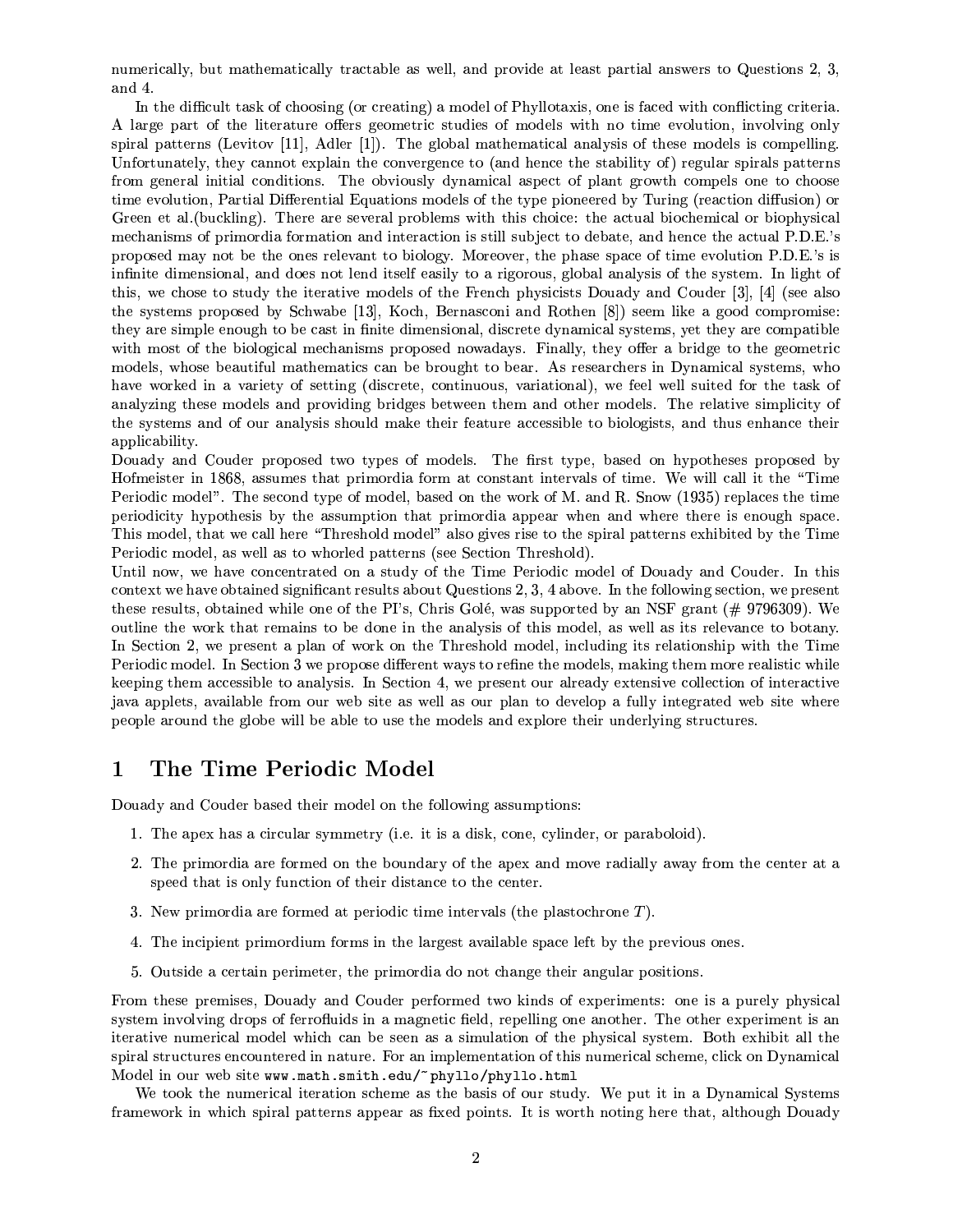and Couder and others have used the phraseology of dynamical systems, this conceptual step had not been performed before and hence neither was any rigorous mathematical analysis of the dynamics<sup>1</sup>.



Figure 2: The map F. On the left, a few of the concentric circles and the divergence angle  $\theta_4$  are shown. The map F takes the primordia configuration at time t (left) to the configuration at time  $t + T$  (right), where a new primordia has emerged. Each primordia is located now in the subsequent concentric circle. Angular coordinates are preserved.

We now describe our discrete dynamical system. We define a map  $F$  whose iterates model the evolution in discrete time increments of the primordia arrangement (see Fig. 2). In the *circular or centric representation*, the primordia are arranged in concentric circles  $C_k$ ,  $k = 0, 1, 2, 3, \ldots$  of radii  $r_k = e^{kG}$  with one primordium per circle, where  $G$  is a parameter proportional to the plastochrone  $T$  and can be seen as the exponential growth rate of the apex. We think of the meristem as the circle of radius 1. After time  $T$  (see Fig. 2), each primordia is shifted from circle  $C_k$  to circle  $C_{k+1}$  in radial direction away from the meristem. In polar coordinates, the primordia preserve their angular coordinates. The angular coordinate increments between successive primordia, the *divergence angles*, are denoted by  $\theta_1, \ldots, \theta_n$ . One can also choose to study the cylindrical representation, e.g. corresponding to phyllotaxis of plant stems. In this model the radial coordinates become the vertical coordinates  $r_k = kG$ . We remark that other growth laws and other geometries can be assumed without change in the analysis.

The map F is defined on a torus of large dimension n, with angular coordinates  $(\theta_1, \dots, \theta_n)$   $(n = 200$  in our implementation). The image  $(\Theta_1,\ldots,\Theta_n)$  of a point  $(\theta_1,\ldots,\theta_n)$  by our map F is given by the following prescription:

$$
\Theta_1 = f(\theta_1, \dots, \theta_n)
$$
  
\n
$$
\Theta_2 = \theta_1
$$
  
\n...  
\n
$$
\Theta_n = \theta_{n-1}
$$
  
\n(\*)

where f returns the divergence angle  $\Theta_1$  between the incipient primordium on the unit circle and the primordium of the previous generation. This divergence angle is chosen to minimize a (repelling) potential energy of the form:

$$
W = \sum_{k=0}^{n} U(d_k),
$$

where  $d_k$  is the distance between the  $k^{th}$  primordium and the incipient one on the unit circle and U is a repelling potential, e.g.  $U(d) = d^{-s}$  for some s. Our graduate student Scott Hotton came up with the following approximating potential. It turned out to be a very useful, simplifying template:

$$
X = \max_{k} U(d_k).
$$

<sup>&</sup>lt;sup>1</sup>a notable exception to this is the work of Kunz (Kunz' thesis) who independently came across a similar dynamical system and performed a (local) analysis of the linear stability of the fixed points.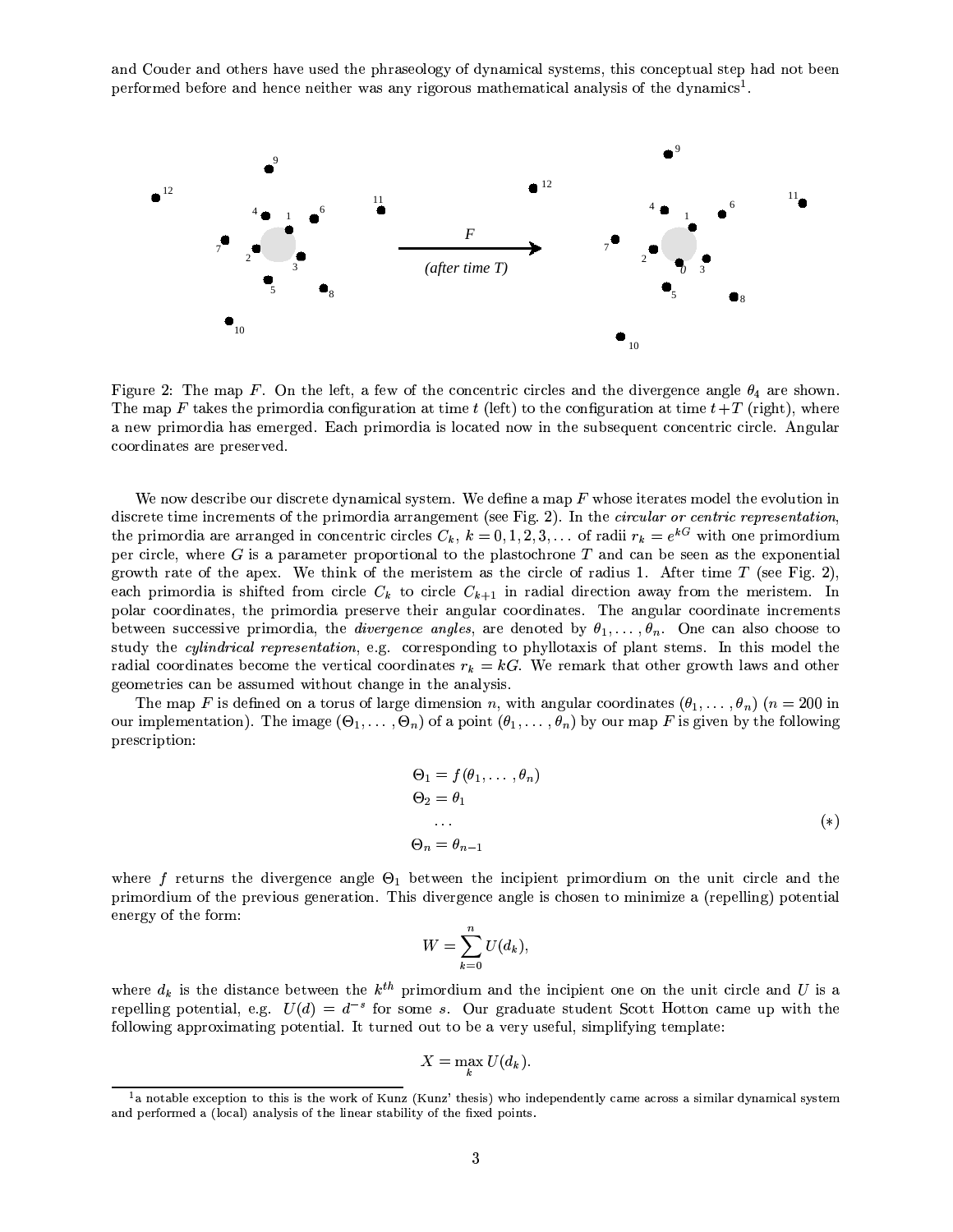This simple approximation, which only keeps the contribution to the potential energy by the primordium closest to the incipient primordium already contains the essence of the geometric information of the system with the potential W above. We think of X as a the relevant potential energy when the stiffness of the potential (e.g. s in  $U(d) = d^{-s}$ ) goes to infinity and we have rigorous results about the correspondence of the models with energies  $W$  and  $X$  (see later in this section). Minimizing  $X$  easily gives rise to the following minimax principle: the incipient primordium chooses the location on the unit circle where the minimum distance to all primordia is maximized.<sup>2</sup> Hence, with the energy  $X$  the actual form of the decreasing potential  $U$  becomes irrelevant, and the choice of location of the incipient primordium is entirely geometric.

#### Results on the Time Periodic System  $1.1$

**Regular spirals as fixed points.** The configuration is a *regular spiral* if  $\theta_l = \theta_j = \theta, \forall l, j$ . In this case the primordium k is, expressed as a complex number,  $p_k = e^{k(G+i\theta)} = p_1^k$ . All the primordia are included in the so-called *generative spiral*  $p_1^N$ . There are usually two closest primordia (exceptionally a third), say  $p_j, p_k$ , in which case the configuration has two families of  $j$  and  $k$  visible spirals, or parastechies each. The *parastechies* generated by  $p_j$  are of the form  $p_u(p_i^N), u \in \{0, \ldots, j-1\}$ . In our applet Spiral in www.math.smith.edu/ phyllo/phyllo.html, all such spiral configurations are shown, together with the corresponding parastechies. In our applet Cylinder, we show the regular spiral configurations on the (opened up) cylinder: they appear as regular lattices in the plane. In this case, each parastechy is a line belonging to one of two families of parallel lines.

One can easily show that fixed points of the map F defined in (\*) above must satisfy  $\theta_{k+1} = \theta_k$ . Hence the divergence angles in a configuration fixed by  $F$  must be equal: the configuration forms a regular spiral  $(However, not all spirals are fixed points of the map).$ 

**Stability and Structural Stability.** The prescription of  $\Theta_1$  in the definition of F is sometimes not well defined: several divergence angles may minimize the energy. However everywhere else,  $F$  is smooth. We proved that, where it is defined, the spectrum of the differential  $DF$  was always strictly included in the unit disk. Hence  $F$  is a contraction on any convex neighborhood that does not contain discontinuities. This has very strong consequences on the dynamics of  $F$ : any fixed point is asymptotically stable, and so is any periodic orbit of  $F$ . Moreover, these orbits or any attracting set that the map contains is isolated and must persist under perturbation of the map (structural stability of hyperbolic invariant sets). Hence the recurrent structures (e.g. spirals) of this system are stable under perturbations of the initial conditions, as well as perturbations of the system itself.



Figure 3: Basins of attraction of periodic orbits in a plane of the phase space, shaded according to the period of the attractor.

<sup>&</sup>lt;sup>2</sup>This answers a question of Adler  $[2]$  as to the connection between his "minimax" principle (set in the more restrictive context of spiral configurations), and the model of Douady and Couder: the minimax principle of incipient primordium location is a stiff limit of Douady and Couder's principle of energy minimization.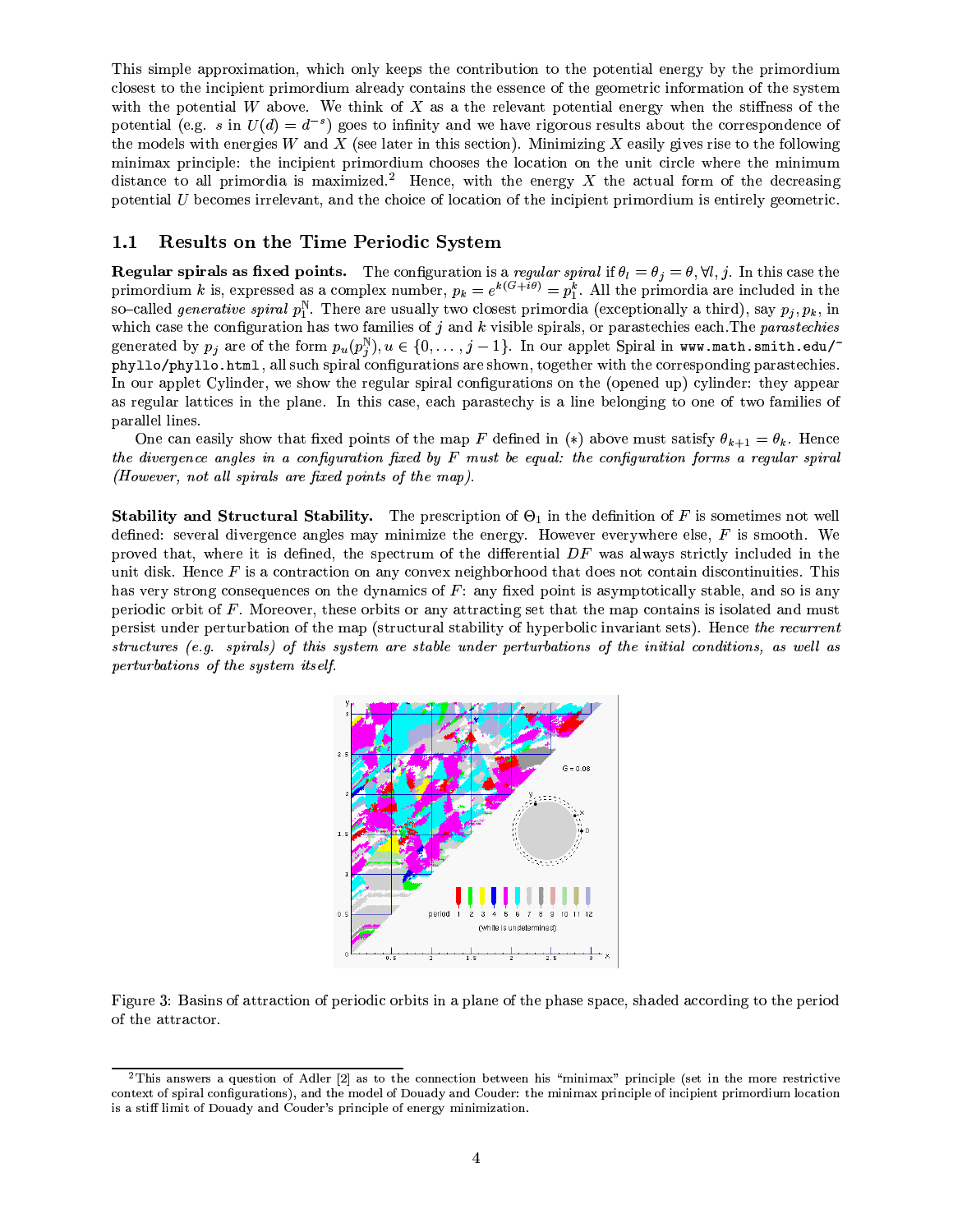**Periodic Configurations.** We have found periodic points of the above map  $F$ . These would correspond to a primordia configuration with divergence angles  $\theta_1,\ldots,\theta_p,\theta_1,\ldots,\theta_p,\theta_1,\ldots,\theta_p,\ldots$ , with p denoting the period. Biologists have observed similar patterns (see Tucker [14]). The spontaneous appearance of these patterns in our model are not the product of a process akin to crystalization as suggested by Lyndon ([12], p. 113). Rather, they are, as the regular spirals, some of the natural and important features of our dynamical systems which produces and arranges primordia sequentially. We remark again that by the global contraction property of  $F$ , every periodic orbit of the dynamical system is both asymptotically and structurally stable. We have carried out a number of computer experiments simulating iterations of the map  $F$  finding orbits with different periods (and different orbits of same period). We describe here one such experiments. Figure 3 shows a graphical summary of the results. We start with three primordia placed with divergence angles  $0 \leq x \leq y \leq \pi$ . After some iterates of the map F, the configuration of the primordia indeed converges to a stable periodic sequence of divergence angles. In the figure, each point of the  $X-Y$  plane represents an initial choice of the two divergence angles between the three initial primordia. The point  $(x, y)$  is color coded depending on the period  $p$  of the divergence angles of the asymptotic configuration reached.



Figure 4: Bifurcation diagram for the "stiff" potential  $X$  for the cylindrical model. The branches of the bifurcation diagram appear at the interface of the shaded region, (where  $\frac{\partial X}{\partial \Theta} < 0$ ), and the white region (where  $\frac{\partial X}{\partial \Theta} > 0$ ). We have underlined the most famous, Fibonacci branch. All the points on this branch represent regular spiral patterns (with growth rate G and divergence angle  $\theta$ ) that are fixed points of the system. This diagram appears in our applet Cylinder at www.math.smith.edu/~phyllo/phyllo.html.

Bifurcation Diagram and the Fibonacci Spirals. Not all regular spirals  $(\theta_k = \theta_j$  for all  $k, j)$  are fixed points of F. If the spiral configuration is given by the divergence angle  $\theta$ , then it is a fixed point of F whenever  $\theta = f(\theta, ..., \theta)$ . Implicit in our definition of F, and hence W or X is the dependence on the growth parameter G. To emphasize this dependence, we will now denote  $F, W, X$  as  $F_G, W_G$  and  $X_G$ respectively. The bifurcation diagram of the family  $W_G$  or  $X_G$  is a convenient way to represent the set of all fixed points of  $F_G$  as G varies:

$$
Fix(F)=\{(\theta,G)\,\,|\,\,F_G(\theta,\ldots,\theta)=(\theta,\ldots,\theta)\}.
$$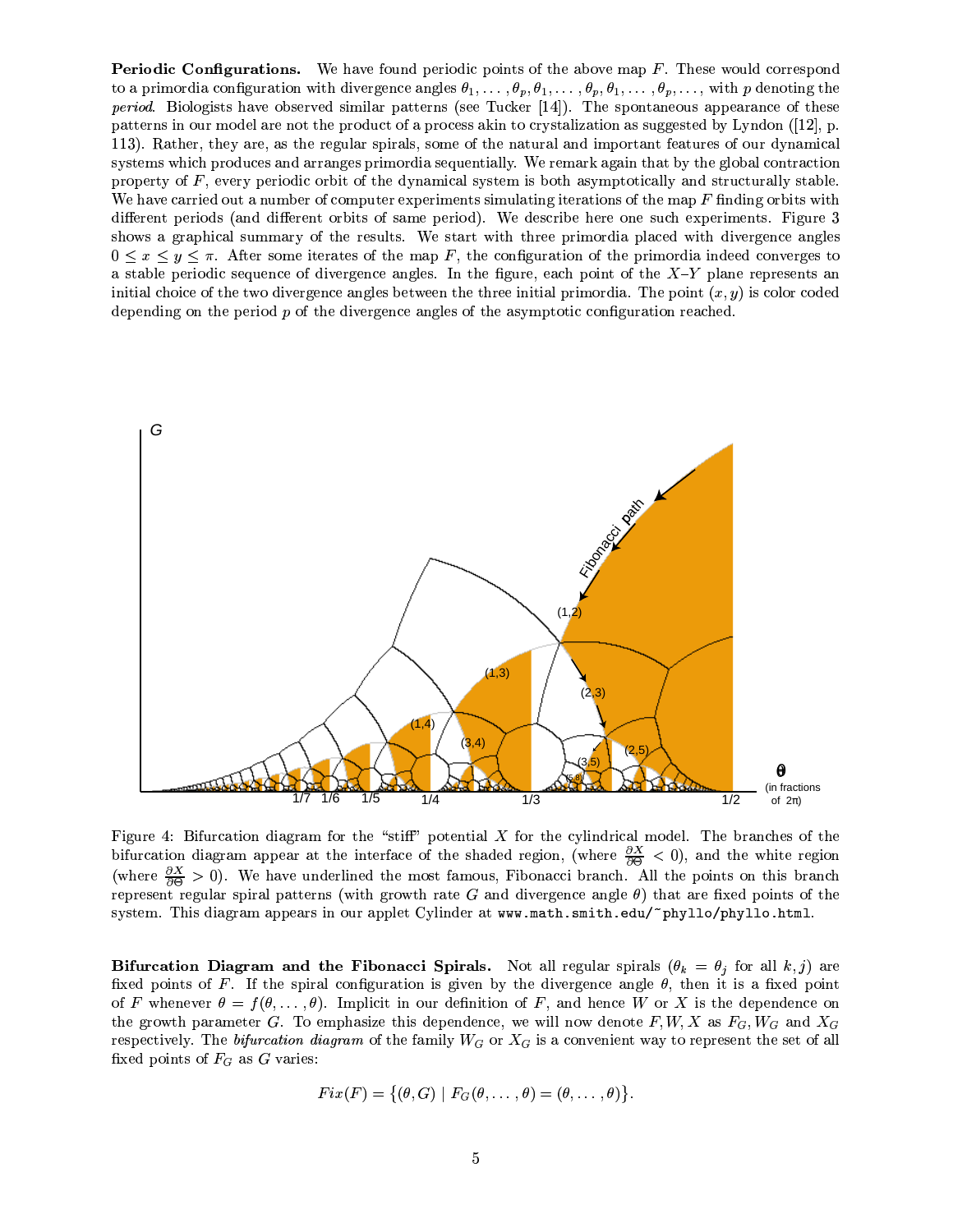From the definition of  $F_G$ , this is easily seen to be a subset of:

$$
\Gamma(W) = \left\{ (\theta, G) \middle| \left. \frac{\partial W_G(\theta, \dots, \theta, \Theta)}{\partial \Theta} \right|_{\Theta = \theta} = 0 \right\}
$$

(the set of all critical points: fixed points only correspond to global minimizers of  $\Theta \mapsto W$ ). In Figure 4 we show the bifurcation diagram  $\Gamma(X)$  in the cylindrical representation. This diagram appears interactively in our applet Cylinder in www.math.smith.edu/~phyllo/phyllo.html.

Although it is given different interpretations by different authors, this diagram is now well understood: it is a truncated version of the so-called Van Iterson diagram, formed by circular arcs perpendicular to the  $\theta$ axis (hyperbolic geodesics). The grid of black curves (all circular arcs) defines regions where the parastechy numbers are constant. The crucial use of  $\Gamma(X)$  in understanding the predominance of the Fibonacci sequence is the following: as G decreases from a relatively high value, the only branch of fixed points that can be followed continuously is one that starts at  $\theta = \pi$  (the *decussate mode* where primordia are born successively opposite to one another) and meanders down through hexagonal regions of constant parastechy numbers  $(j_n, k_n)$ . In the cylindrical model, it is relatively easy to see that, along this and any other branch continuous branch of local minima,  $(j_n, k_n) = (k_{n-1}, k_{n-1} + k_{n-2})$ . This explains, given a steady decrease of the growth rate (observed in plants) and the fact that these fixed points are all attractors, the predominance of spiral structures whose parastechy numbers are successors in the Fibonacci sequence. It also explains the rarer cases in which configurations have parastechy numbers in Fibonacci like sequence (where the first two terms are other than 1 and 1, corresponding to other branches of the diagram).

Using our thorough understanding of the relatively simple diagram  $\Gamma(X)$  and its relation to hyperbolic geometry, we can prove that, for sufficient stiffness of the potential  $U(d) = d^{-s}$  (i.e. for all  $s > s_0$ ), all the branches of the bifurcation diagram  $\Gamma(W)$  traverse the same regions of constant parastechies numbers as those of  $\Gamma(X)$ . This improves on the work of Kunz [9] where only a subset of the set of branches could be dealt with at any given finite stiffness, and where lesser control of each branch was obtained. It is also similar to work by Levitov [11], where an assumption on the symmetry under  $SL(2, \mathbb{N})$  of W is made (this is not the case here). Finally, our work provides the mathematical rigor that these otherwise brilliant work by physicists sometimes lack. This result gives an answer to Question 2 in the context of the Time Periodic model.



Figure 5: The traces of the set of discontinuities in the  $(\theta, G)$  plane  $(\theta \in [0, \pi])$ .

**Discontinuities.** We have started a systematic study of the discontinuities of the map F. They form codimension 1 submanifolds of the phase space (with possible singularities). We have looked at the trace of these discontinuities in the bifurcation diagram plane (see Fig. 5). This picture was obtained numerically by marking, for each G, the lattice configurations (given by  $\theta$ ) that yield discontinuities for the map  $F_G$ . We also have an analytic formula for these curves (they are cubics), and can use them to get complete information about the diagram  $Fix(F)$  of fixed points from  $\Gamma(X)$ . We believe that discontinuities are instrumental in the understanding of the dynamical system defined by  $F$ .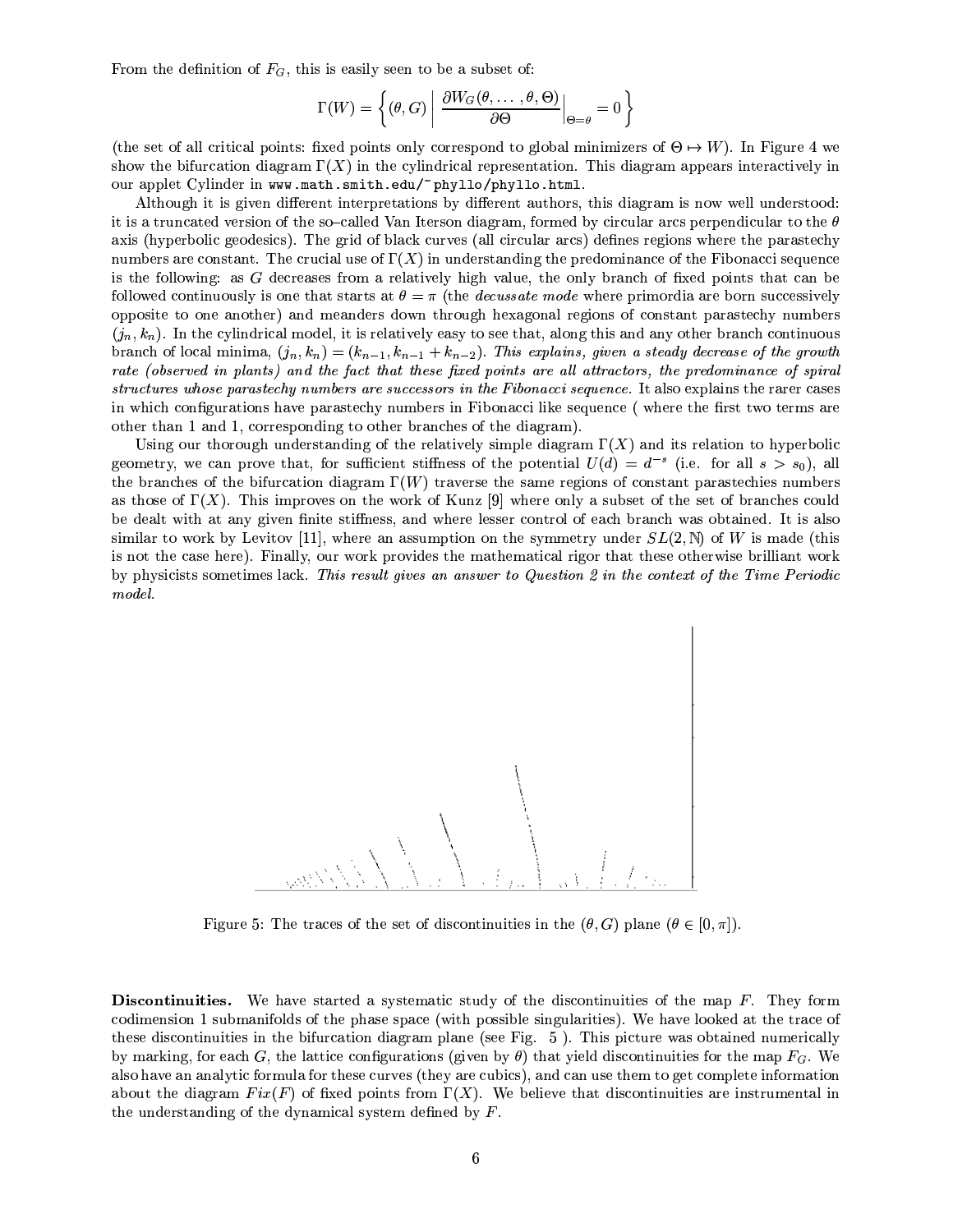#### Open Problems on the Time Periodic Model  $1.2$

**Periodic Orbits vs. Chaos.** Fig. 3 offers a tantalizing suggestion: basing of attraction of periodic orbits seem to be (almost) filling this particular plane of the phase space. Is the phase space a union of basins of attraction of periodic orbits, or are there orbits that are not asymptotically periodic (e.g. are there chaotic  $attractors$ ?

Periodic Orbits vs. Botany. Tucker (1961) collected botanical data on the divergence angles of *Michelia*. He found patterns where the divergence was not constant but repeated periodically (e.g. he observed a period 8 sequence of  $134^{\circ}, 94^{\circ}, 83^{\circ}, 138^{\circ}, 92^{\circ}, 86^{\circ}, 136^{\circ}, 310^{\circ}, 134^{\circ}, \ldots$ ). This seems to justify the relevance of our dynamical systems model beyond the prediction of regular spiral patterns. We plan to involve our colleagues Dany Adams (development biologist) and Phil Reid (botanist) (proposed consultants in this project) and student assistants in trying to reconcile the botanical data on these periodic sequences with the numerical data given by our model. This is made possible by the outstanding collection of plants in our planthouse and botanical garden at Smith College, as well as the plant growing and microscopy facilities.

**Discontinuities.** We want to study discontinuities of our system thoroughly. In particular, we want to elucidate the relation between these discontinuities and the boundaries of the domains of attraction of the different attractors. We suspect that discontinuities may explain a phenomenon observed in Douady and Couder (1996a): "disordered" arrangements occur as the order formation of two (consecutive) primordia is switched.

Different Geometries. Our mathematical analysis of the model could easily be carried out with different meristem shapes (e.g., elliptical) as well as with different geometries of the underlying surface (e.g., plane, paraboloid, cone and cylinder). If the boundary of the meristem is circular we will prove that, as  $G \to 0$ , the bifurcation diagrams converge to a Universal one. As for the asymmetric shapes, we suspect that they could be responsible for the dislocations observed in some plants (reference to Scott's picture).

### $\overline{2}$ The Threshold Model

It is well known that plant meristems exhibit other structures than spiral configurations. The most common one is the decussate mode, where 2 primordia are born at the same time at opposite points of the boundary of the meristem, followed by two others opposite primordia interlocking with the first pair at an angle of  $90^0$ . More generally, one can observe whorled modes where groups of n primordia are born at once, interlocking with the previous group at a bisecting angle. Even more general structures exist, where the interlocking angle between groups of n primordia is not bisecting. These structures, called multijugate, exhibit n generative spirals. In this section, we review some of the numerical results obtained by Douady and Couder in their Threshold model which implements the hypothesis of the Snows. We then outline our proposed mathematical analysis of the model. We note that almost no such analysis has been performed to date.

#### The Snows' Hypothesis.  $2.1$

In 1935, M. and R. Snow performed a series of experiment where they sliced the apex of Epilobium hirsutum (Snow & Snow (1935)). In the most common outcome of the experiment, two shoots would grow out of the apex, each exhibiting spiral modes, instead of the decussate mode common to that plant. This showed that, all other growth parameters being equal, a different initial geometrical condition at the apex could yield both decussate or whorled modes. The Snows suggested a new hypothesis replacing the third hypothesis in the time periodic model:

## A new primordium is born when and where there is sufficient space.

One of the corollaries of this hypothesis is that several primordia may be born at the same time, hence allowing whorled modes. Another consequence is that time periodicity of the birth of the primordia is not imposed (although it is often observed in steady states).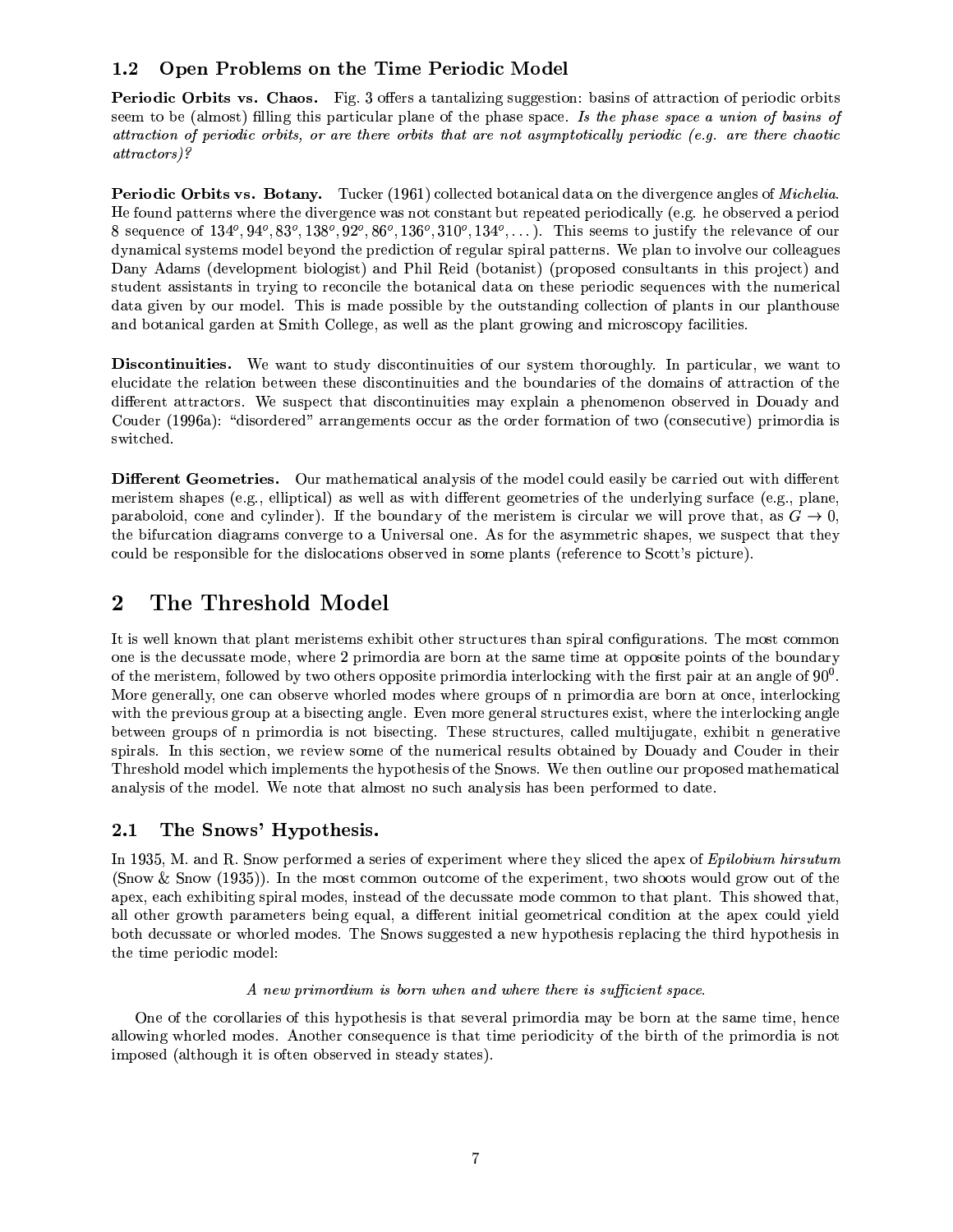#### Douady and Couder's Implementation of the Snows' Hypothesis.  $2.2$

The iterative model that Douady & Couder propose for implementing the Snow hypothesis is, as their Time Periodic model, iterative. It also exhibits the spontaneous formation of global (spiral or whorled) patterns from simple, semi-local laws of optimization. The fundamental difference between the mechanism Douady and Couder's implementation of the Threshold model and that of their Time Periodic model is the following:

-Instead of being born at periodic intervals of time, primordia are born when and where (on the edge of the meristem) the potential energy is below a certain threshold. If several sites around the meristem have their energy below that threshold, several primordia are allowed to sprout at once. It is not difficult to see that this threshold condition is equivalent to the Snows' hypothesis of "enough space".

Here are some of the experimental phenomena observed by Douady & Couder with their Threshold model: -The system exhibits time periodic steady states that are whorled and multijugate modes, as well as the spiral modes of the Time Periodic model (although these might have different stability than in the Time Periodic model, where all are stable).

- The model also exhibits transitions between these different modes. These transitions occur when the packing efficiency of the primordia (i.e., the rate at which the primordia fill the space) of another mode becomes greater than that of the present mode.

The new relevant growth parameter is the quotient  $\Gamma$  of the size of the inborn primordium (given by the value of the threshold of the energy) divided by that of the apex. The system seems to be more sensitive to initial conditions, and different laws of decrease of  $\Gamma$  with time vield different transitions to different modes. Nonetheless, this experimental bifurcation diagram shows remarkable connections between the former Time Periodic diagram and the corresponding multijugate diagrams which coexist in a kind of patchwork.

#### 2.3 Agreement of the model with botany.

The model is in good qualitative agreement with botany for the following phenomena, among others (Douady and Couder  $[5]$ :

- 1. Fibonacci spiral phyllotaxis
- 2. Transitions between decussate or other whorled modes and spiral modes (and vice versa)
- 3. Coexistence of decussate and spiral modes
- 4. Transition to multijugate modes

That a model of Phyllotaxis exhibits rising phyllotaxis is, given the frequency of the phenomenon, a prerequisite. One of the striking features of the Threshold model of Douady & Couder is that it also exhibits (3), that is the very phenomenon the Snows based their hypothesis on. In that sense, this model can be seen as a verification of the Snows' hypothesis.

The model has a more limited agreement with Botany for the transition between different whorled modes (e.g.  $(3,3)$ ) to  $(4,4)$ ). These transitions can occur within one or two generations in nature, which the model can only do in many more generation, often transiting through spiral modes. In general, transients might be much faster in nature, pointing to a greater stability of the steady modes in nature than observed in the model.

#### Mathematical analysis of the Threshold Model.  $2.4$

There is, to our knowledge, almost no rigorous mathematical treatment of Douady & Couder Threshold model in the literature (Kunz' thesis [10] offers the promissing beginning of an analysis). We propose to work on the following questions:

**Establish the Proper Setting** Create a dynamical system—possibly multivalued—reproducing the main elements of the Douady & Couder iterative scheme of the Threshold model. This dynamical system will include time as one of its variables. It could still be discretized by choosing very small time steps. As in the Time periodic model, we can hope that the Threshold model given by the X potential will serve as a reference model.

Spiral and whorls as fixed points Identify the spiral and whorled modes as fixed points of this dynamical system and study their stability.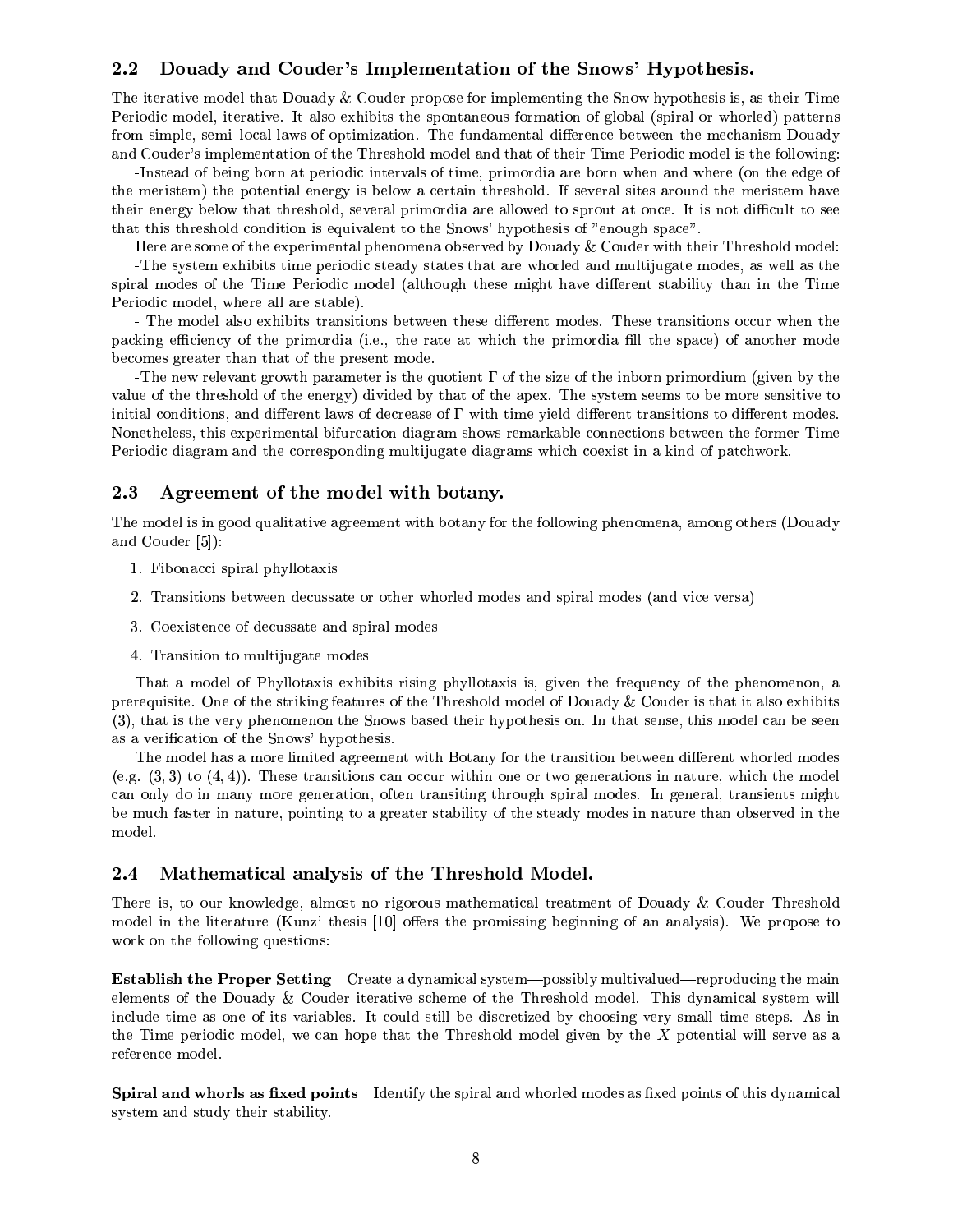**Stability** It is doubtful that there would be a global contraction in the Threshold model as in the Time Periodic model, given the loss of stability of the spiral structures observed by Douady and Couder [4] (and Schwabe [13], in a related model). But these losses of stability correspond to transition from spiral to whorled patterns. Hence an understanding of the regions of stability of the different recurrent orbits is fundamental in this system.

**Bifurcation Diagram** Study the bifurcation diagram of the Threshold model. In particular: a) What is its relationship between the bifurcation diagram of the Threshold model and that of the Time Periodic model? We suspect that, as it appears in the experimental diagram of Douady and Couder, this diagram will be made of pieces of the diagrams for multijugate Time periodic models (where n primordia are systematically deposited at each generation, instead of one; these diagrams are rescaled copies of the one in Fig. 4.  $\,$  b) How is the "branching" between the various diagrams related to the curves of discontinuity? To stability?

Transition vs. packing efficiency Verify mathematically that transitions between modes occur when the packing efficiency of a mode supplants that of the mode present in the model. Relate packing efficiency to dynamical stability and the discontinuities of the model.

### 3 Proposed Improvements on the Models

Although in remarkable agreement with many phenomena in Botany, the models present limitations. These limitations were already pointed out in Douady & Couder [5]. The limitation of the Time Periodic model is that it does not produce whorled structures. This is the reason to study the Threshold model. The most striking lack of agreement with botany of the Threshold model is on the speed at which transitions occur between different modes. Mathematically, the rate of convergence to fixed points of the dynamical system is too low. One way to palliate this is to use a combination of the following:

a) Allow angular readjustment of the primordia after they are born.

b) Implement a time dependence of the repulsive potential generated by each primordia. This would model in a continuous growth of the primordia instead of the sudden births in our present models.

c) Spread the primordia spacially by defining them as Gaussian distribution instead of points (See.

The intuitive reason for these modification to yield faster convergence is that both create more flexibility in otherwise rather rigid models. Stability means that the effect of a small perturbation from a steady states gets rapidly dampened. Allowing rearrangements of primordia would help this dampening effect. This modification could be performed on either the Time Periodic or the Threshold models of Douady & Couder. However, these modifications would be most interesting in the Threshold model, where more instability is observed.

### **Communication and Visualization**  $\overline{\mathbf{4}}$

One important goal we have in our research is to make our work accessible to all scientists, including students.

Web Site. Visualization of the models is an essential tool in communicating the concepts of Phyllotaxis. We will continue to develop our web site (see the prototype at www.math.smith.edu/~phyllo/phyllo.html) centered on interactive programs (applets) in java. One program, "Dynamical Model" simulates the Time Periodic model with the X potential. "Spiral" (developed with one of our undergraduate students) shows all the (exponential) spiral patterns possible mathematically, while "Cylinder" shows the cylindrical spiral representations as they relate to the bifurcation diagram of Fig. 4. Further development of the web page will include:

- 1. A tutorial which fully integrates the applets as well as text and images.
- 2. An extended gallery of botanical examples (as, e.g. Fig. 1), classified according to phyllotactic type, or (at the user's wish) according to botanical classifications. These examples would be taken from our extensive botanical garden and planthouse collection. Note that this would be a perfect project for undergraduate students, who could also be involved in creating microscope pictures of growing apical meristems.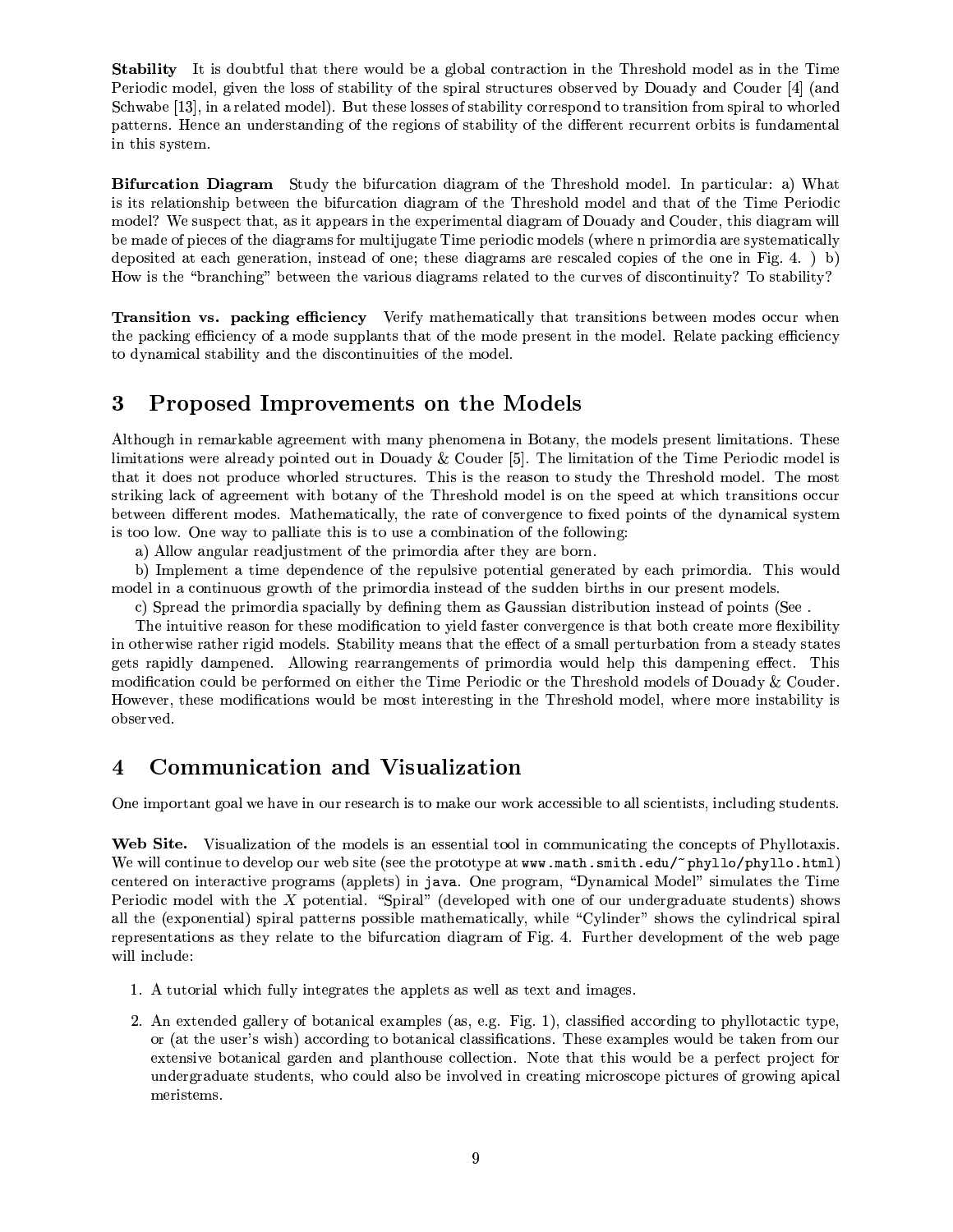- 3. New features to the programs, which will let the user choose the geometry as well as the potential interactively.
- 4. An applet simulating the Threshold model (a new applet), with different refinements implemented.

Our existing Dynamical Model applet as well as our future Threshold model will allow different scientists and agriculture engineers to explore botanical patterns, and test their hypotheses on our models. There is a great need for such programs in agriculture and in pure science, where observing a plant grow at the microscopic level can be very hard. This web site would also be (in fact has been) used for pedagogical purposes in mathematics as well as in biology.

Seminars and Interdisciplinary Courses. We plan to organize a multidisciplinary seminar at Smith. In a first phase, this seminar would seek to better coordinate the knowledge between the PI's and their consultants D. Adams and P. Reid in the biological sciences department. In a second phase, the seminar will be opened to biology, physics and mathematics students, partly to attract them to our research project. This seminar will yield a more formal, multidisciplinary course in which the computer visualization tools developed in our web site will be a source of labs and tutorials.

#### $\overline{5}$ Conclusion

We have proposed a mathematical study of two iterative models of Phyllotaxis: the Time Periodic model and the Threshold model. Our approach is novel and firmly grounded in the theory of Dynamical Systems and provides a unifying view encompassing previously distinct approaches to Phyllotaxis. It has already yielded a proof of the stability of the regular spiral patterns as well as the existence of patterns with periodic divergence angles in the Time periodic model. Similar periodic patterns have been observed by botanists. A collaboration with our colleagues in biology could unravel the role of these patterns in plant growth. Our global understanding of the Time Periodic model will permit us to modify and study the effect of changes of geometry and shape of the apical meristem in plant growth.

We are well poised for the elaboration of a mathematical analysis of the Threshold model. This could provide further insight as to the transition from whorled to spiral structures, and vice-versa. We do not doubt that it will also yield previously unnoticed patterns.

We will work toward bridging the gap between our discrete models and P.D.E. models of, e.g., reactiondiffusion and physical buckling. This may help understand the true mechanisms of primordia formation.

Finally, during the span of our project, we will stress the accessibility of our theory and experiments. This will be done by consulting with our colleagues in biology, involving our female undergraduate students in all parts of our project, as well as by further developing our interactive web site.